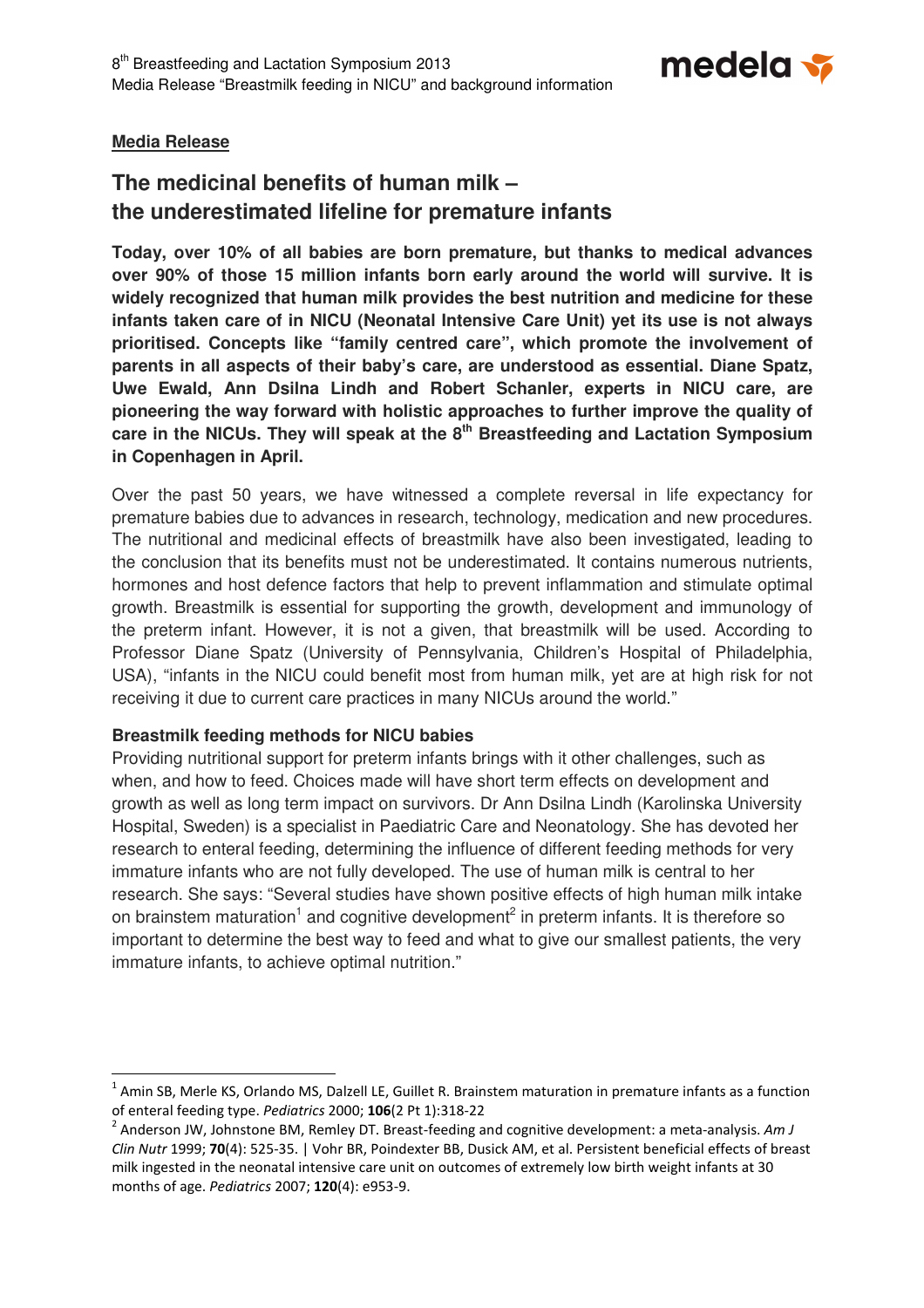8<sup>th</sup> Breastfeeding and Lactation Symposium 2013 Media Release "Breastmilk feeding in NICU" and background information



# **The quality of human milk for prematurely born infants**

Although human milk provides adequate nutrition, it may not contain adequate levels of all nutrients necessary for very low birth weight infants weighing less than 1500g. According to Uwe Ewald (Uppsala University Children's Hospital in Sweden), finding the balance is a delicate process on a number of levels. A mother must not get the feeling that her milk is not good enough for her own baby. The process of milk fortification involves the mother pumping her milk before it is then analysed and fortified to meet the infant's specific requirements. He explains that "Fortifiers exist and are widely used in NICUs today, but they cannot replace human milk. They are merely used to increase intake of protein and minerals in infants born preterm. But there is still a lack of hard evidence on how to reach a composition that adequately meets each individual baby's needs without interfering with the mother's own breastmilk supply to her infant, and initiation of breastfeeding,"

# **Family centred care**

In parallel with his focus on nutrition, Professor Ewald is driving a special 'care model' at Uppsala University Children's Hospital in Sweden. Quite simply, the model promotes the involvement of parents in all aspects of their baby's care, with no separation of the child from its parents, maximum skin-to-skin contact and strong breastfeeding support for the mother. This concept has been shown to decrease stress and pain for the baby, whilst also supporting sleep patterns and overall growth.

There are further programmes like NIDCAP (Newborn individualized developmental care and assessment programme) have helped to reach the goals of reducing mortality and morbidity. They are designed to provide education and specific training in developmental observation, and assessment for health professionals who care for high risk infants and their families.

# **Speakers at Medela's 8th Breastfeeding and Lactation Symposium 2013**

Professor Diane Spatz, Dr Ann Dsilna Lindh, Professor Uwe Ewald and Professor Robert Schanler will be presenting their latest research and evidence based practice in relation to the value of human milk in NICU during Medela's 8th International Breastfeeding and Lactation Symposium 2013, 12-13 April in Copenhagen, Denmark.

**ENDS** 

April 12, 2013

# **Contact**

Martin Elbel, Medela AG, Head of Corporate Communications martin.elbel@medela.ch, Phone +41 41 769 54 37 (Office), +41 79 881 78 28 (Mobile)

#### **About Medela**

Medela provides technologically advanced, superior-quality breastpumps and breastfeeding accessories to nursing mothers around the world. Medela is developing products based on research by the world's leading lactation experts. Medela has developed an extensive line of products to meet the diverse needs of nursing mothers. These products include hospital-grade, double and single electric and manual breast pumps and breastfeeding accessories.

The Medela family company, headquartered in the Canton of Zug, Switzerland, was founded by Olle Larsson in 1961. Medela concentrates on two business units Breastfeeding and Healthcare, specialising in the application of vacuum technology to medical suction devices. Medela has 16 subsidiaries in Europe, North America and Asia, distributes its products in over 90 countries, and employs 1,300 staff worldwide.www.medela.com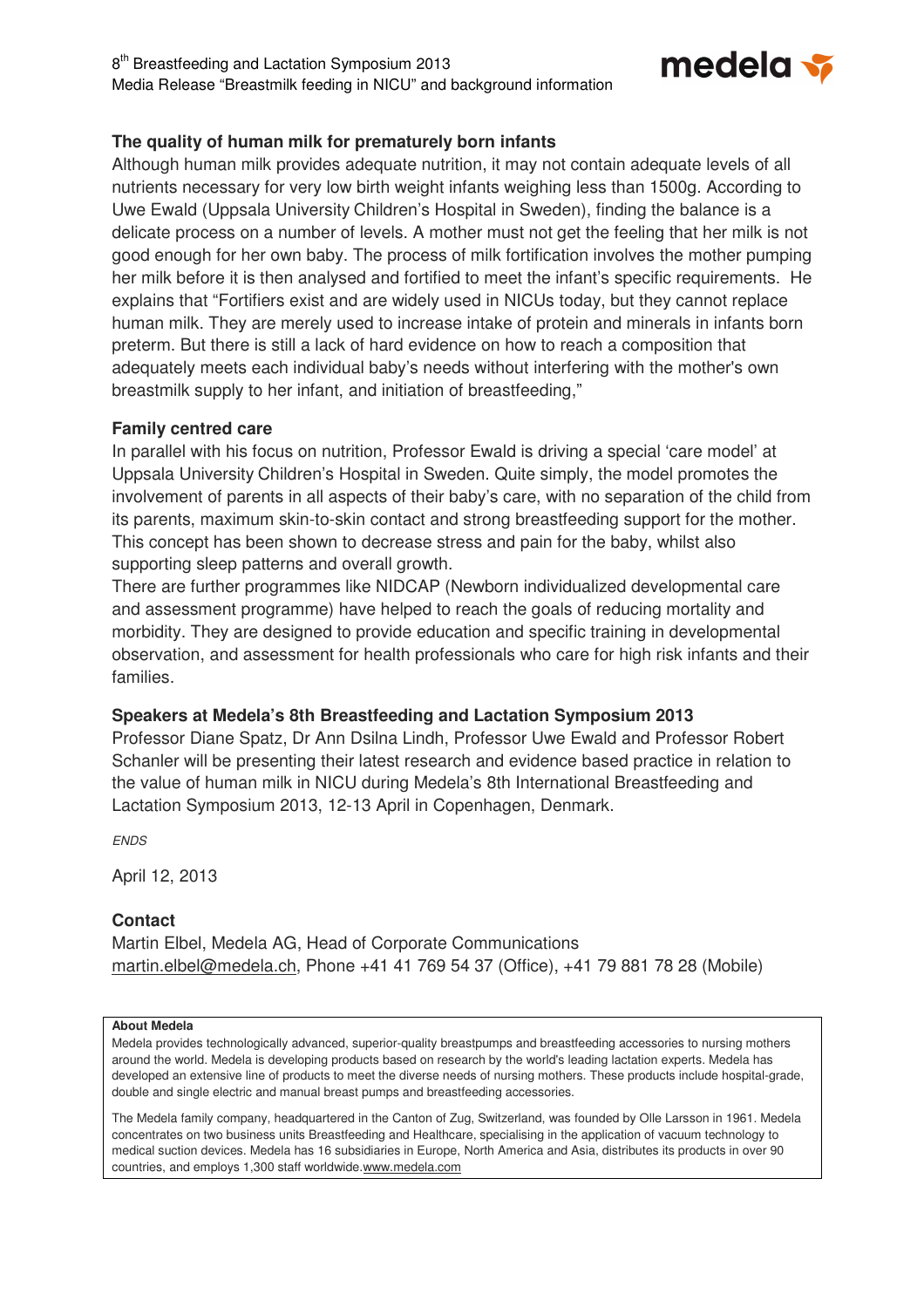

# **Fact Sheet "Medicinal benefits of human milk in Neonatal Intensive Care Units"**

# **10% of all babies are born prematurely**

- Every year around 15 million infants are born prematurely; this means more than one in ten of all the babies worldwide. 1.1 million of these newborns die from preterm birth complications<sup>3</sup>.
- These special infants present many challenges for parents and caregivers in the neonatal intensive care unit. They are not just a smaller version of full-term infants; additionally they have a host of physiological and metabolic differences that are compounded by their prematurity.
- These babies still need to adapt to life outside the uterus, as full-term infants do, but they do so with significant challenges. The highest level of care needs to be in place to ensure the best possible outcome for each individual infant.

# **Reducing mortality and morbidity**

- In the past fifty years, there have been remarkable changes in the care of the neonate. The outcome for infants with birth weights of  $\sim$  1000g has changed from 95% mortality to 95% survival<sup>4</sup>. To attain this turnaround, research is essential, as is the dissemination of the research results.
- Most of the major advances in this remarkable achievement have come from specialised procedures such as: thermoregulation using incubators; respiratory support using antenatal steroid treatment of preterm mothers to make the foetus' immature lungs produce surfactant (a substance that reduces surface tension, thus allowing the baby's lungs to expand); postnatal treatment of infants with surfactant; the use of continuous positive airway pressure, a treatment that uses mild air pressure to keep the airways open; techniques for providing nutrition and an ever more sophisticated collection of medications.
- At Medela's symposium Dr Ann Dsilna Lindh, Karolinska Hospital Stockholm, will be discussing sources of nutrition, optimal timing and techniques for enteral feeding.

# **The importance of Breastmilk and the use of fortifiers**

- Breastmilk is essential for supporting the growth, development and immunology of the preterm infant, but although human milk provides adequate nutrition for term infants, extremely premature infants weighing less than 1500g have additional nutritional requirements<sup>5</sup>. In these cases the mother's milk, or donor milk if the own mother's milk is not available, may not meet these needs. Fortifiers exist and are widely used in NICUs today, but there is very little evidence to support what composition these should have to adequately meet each individual baby's needs without having adverse effects. The use of fortifiers enables the infant to receive optimum benefit from the mother's milk.
- At Medela's symposium Professor Uwe Ewald will speak about the experiences from his unit at Uppsala University Children's Hospital on targeted fortification of human milk. Professor Richard J. Schanler will underline the use of breastmilk in his

l

 $3$  World Health Organisation (2012). Born too soon – The global action report on preterm birth.

 $<sup>4</sup>$  Philip, A.G. The evolution of neonatology. Pediatr. Res. 58, 799-815 (2005).</sup>

 $^5$  American Academy of Pediatrics - Section on Breastfeeding Breastfeeding and the use of human milk. Pediatrics 129, e827-e841 (2012).